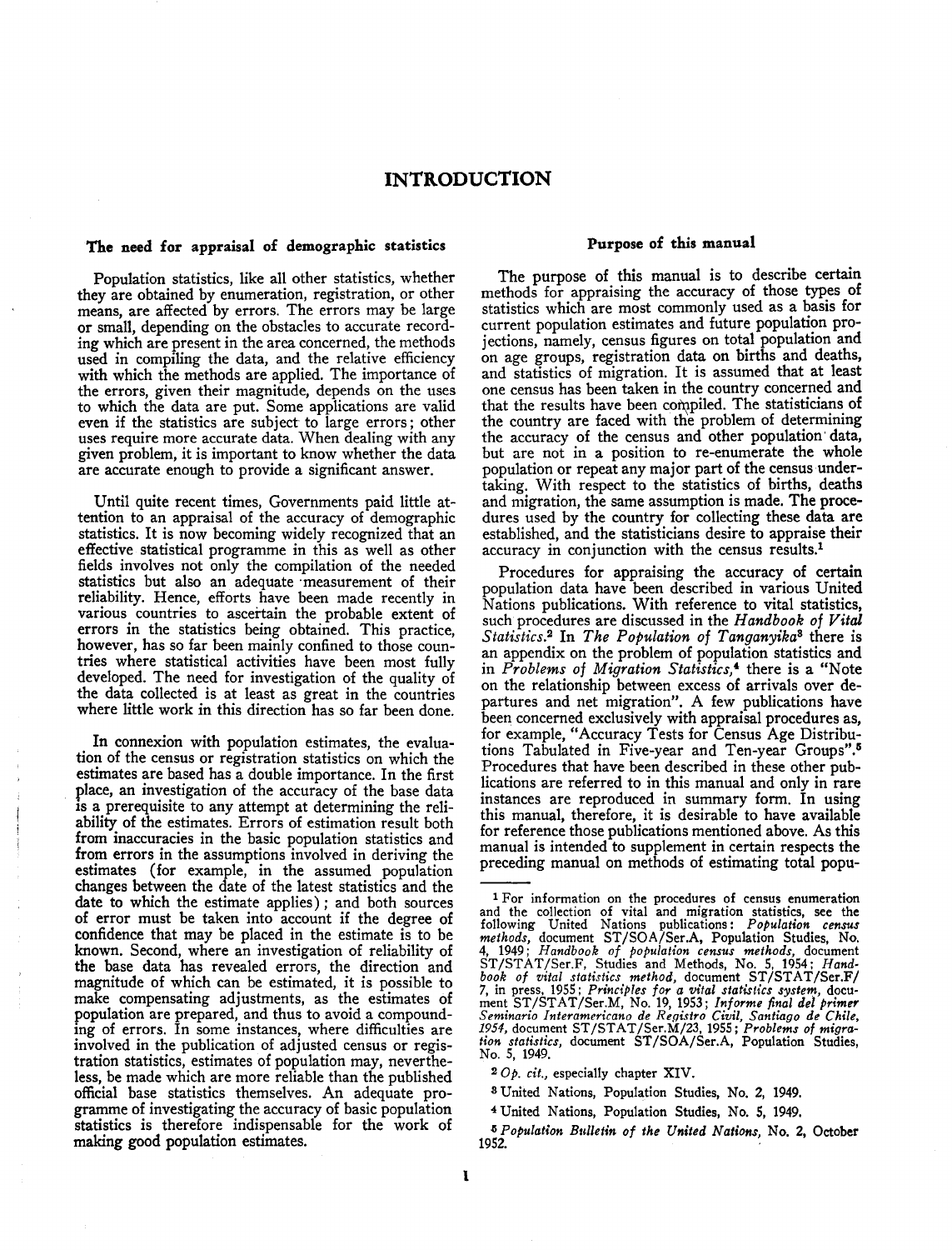lation,6 study of the latter will in some instances make clearer the meaning or purpose of some of the procedures described here.

The nature and quality of the demographic data existing in different countries vary greatly. Population censuses have been taken with varying frequency and available series of birth and death statistics contain different kinds of detail. Migration across national boundaries may be relatively important or not. Consequently, different methods have to be employed in different situations for the appraisal of the accuracy of statistics. It has not been possible in the present manual to consider all the possible situations in which it may be desired to test the existing statistics. Nor has it been possible to consider all the detailed tests to which every conceivable kind of data on the subjects covered here can be submitted. The methods presented here may, therefore, not always be directly applicable to a specific problem; modifications must be worked out by the statisticians in the country to suit their particular requirements.

The best appraisal of a country's statistics can be made only if all available statistics, published or unpublished, are at hand and if various other information concerning a country's economic and social conditions is also utilized. It has not been possible in the preparation of this manual to consider in every detail all the possible information which, in a given country, can be utilized for an appraisal of its demographic data.

The results of the tests described in this manual are of various kinds. Sometimes, a test will reveal only that statistics are either "probably reasonably accurate" or "suspect"; if they are "suspect", further intensive investigation is required before a definite judgement can be made. Other tests will not only indicate that errors are present, but also lead to an estimate of the direction and probable extent of the error. In the latter case, it is desirable to adjust or correct the faulty statistics and to revise the estimates based on them. The description of procedures to be used in the revision of estimates, however, is outside the scope of this manual.

#### Types of testing procedures

Whether one is dealing with census data, vital statistics, or records of migration, the same basic types of testing procedures are applicable. This similarity results from the fact that demographic phenomena are interrelated both among themselves and with other social and economic phenomena. Some of these relationships are direct and necessary. For example, the increase in population during a given interval is precisely determined by the numbers of births and deaths, and the migratory movements, occurring in that interval. Other relationships are less precise and less definite. For example, in some countries, an economic depression is likely to result in a declining, and prosperity in a rising, birth rate, but the exact amount by which the birth rate will change cannot be inferred even from detailed knowledge of the economic situation.

The basic types of possible testing procedures can be summarized as follows:

(a) Comparison of observed data with a theoretically expected configuration;

(b) Comparison of data observed in one country with those observed elsewhere;

 $(c)$  Comparison with similar data obtained for nondemographic purposes;

(d) Balancing equation of directly interrelated data; and

*(e*) Direct checks (re-enumeration of samples of the population et cetera).

The first two types of tests are similar. The demographic changes observed in some other country where conditions are presumably similar can sometimes be substituted for a theoretically expected configuration. When the observed data are compared with those which are theoretically expected, the two sets of figures will always be found to differ, whether by a large or a small amount. The essence of the test then rests on the answer to the question: Can the difference between the observed and expected values readily be explained by historical events or current conditions in the country, the data of which are being tested? If not, then it must be concluded that the observed data are "suspect" and may be in error. Further investigation may yield an explanation of the difference, or it may furnish clear indications that the "suspect" data are indeed in error. Very often this kind of method is to be applied merely as a preliminary step, to suggest along what lmes further testing should be undertaken.

In many countries, other data are available which can be compared with the demographic statistics. For example, young men may be registered for the purposes of military recruitment. Estimates of the whole or parts of the population are often obtamed from tax lists, voters' registers, school statistics, housing censuses et cetera. If such estimates differ from the population census data, the question arises whether there is a satisfactory explanation for the difference. This is the essence of the third type of tests.

. "Balancing equations" can be applied to test the consistency of the increase in population shown by two enumerations at different dates, with the increase shown by statistics of the various elements of population change-births, deaths, and migration-during the interval. If all the data were accurate, the two measures of increase (or decrease) should evidently be balanced. Aside from population totals, the test can also be applied to sex and age groups and other categories of population that are identifiable in the statistics. Furthermore, by rearranging and re-defining the components of this equation, separate appraisals can be made regarding the accuracy of birth, death and migration statistics.

Direct checks involve a field investigation, such as a re-enumeration of a population sample, or a recount of births. The advantage of a direct check consists in the fact that the individual persons enumerated, or the individual events registered, can be identified, so that not only the consistency of totals, but the specific errors of omission or double-counting come to light.

It will be noted that the first four types of testing procedures only give an indication of *relative accuracy* as it appears from the comparison of two sets of data<br>both of which are subject to error. If several testing procedures are applied, or if there is a strong presumption that one set of data used in the comparison is highly

<sup>&</sup>lt;sup>6</sup> United Nations, Manuals on methods of estimating popu-<br>lation. Manual I: Methods of Estimating Total Population for<br>Current Dates, document ST/SOA/Ser.A, Population Studies, No. 10, 1952.